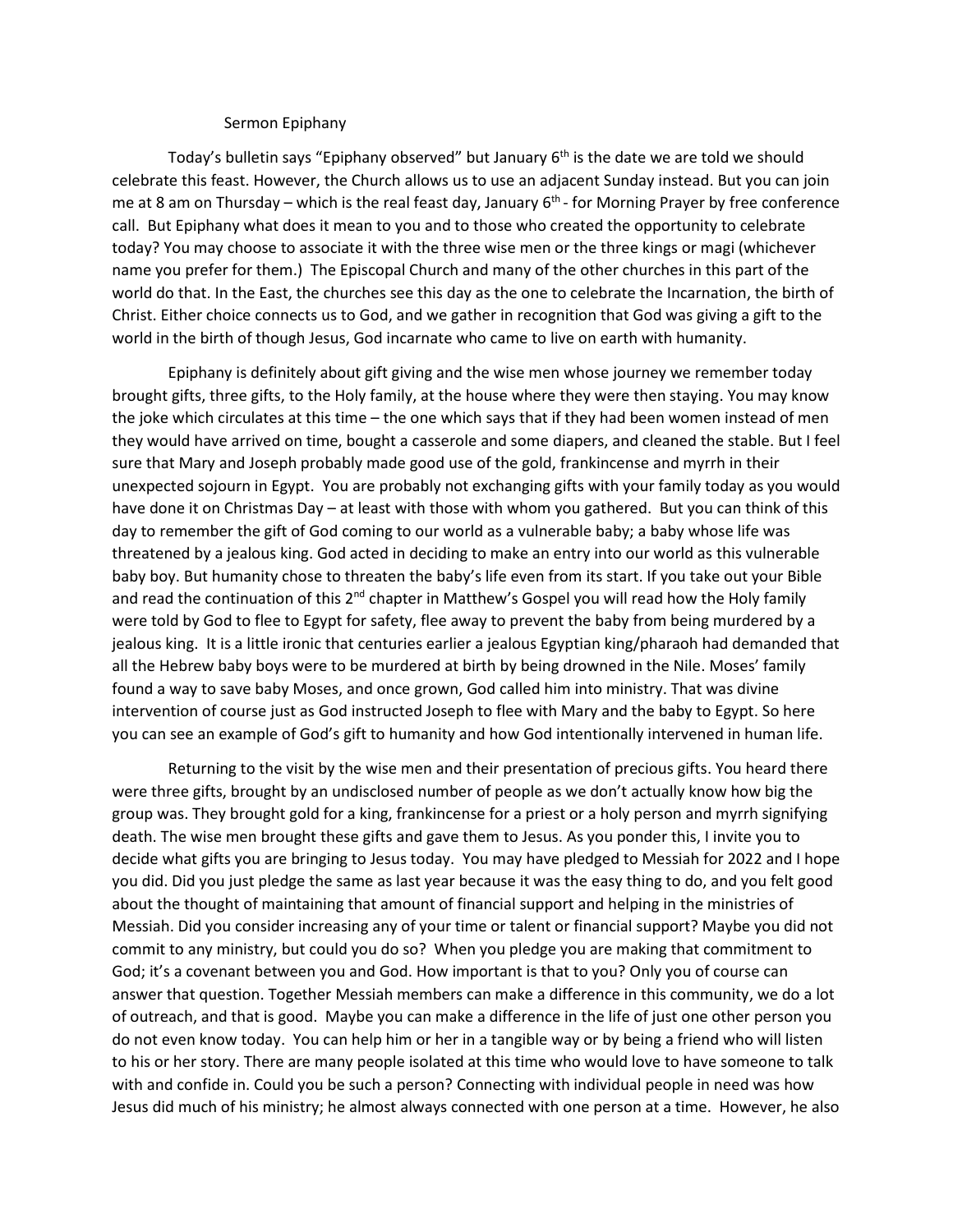used his followers, he sent his disciples out in ministry and that could be you today. Have you thought how you could be serving God in the community either with a group or with one other person or even alone?

I said that one aspect of Epiphany was the visit and offering of gifts but there were others too. I invite you to think about what drew those men to baby Jesus. As far as you know they were of the elite of their nations, assumed to be wealthy astronomers or astrologers. They could have sent their servants to find more about this special star but instead chose to venture themselves. There are indeed times when you need to venture out yourself. That might seem the wrong thing to say when you feel you want to hunker down and isolate until the current covid crisis passes – assuming it will do so! But whether you leave home to venture on a ministry or find one you can do from home the invitation today is to ask God as to where and how God is leading you. Today that might be a mystery; you might not know but unless you open your heart to God you cannot find out.

Someone who set out on a life-long journey with and for God was the late Archbishop Desmond Tutu. He spent his life serving his people, fearlessly standing against apartheid, and thus infuriating much of white South Africa. Desmond Tutu won the Nobel Peace Prize in 1984 and was only the second black person ever to receive it. In 1986 he was elected archbishop of Cape Town, the highest position in the Anglican Church in South Africa. In 1994, after the end of apartheid and the election of Nelson Mandela, Tutu was appointed as chair of South Africa's Truth and Reconciliation Commission to investigate apartheid-era crimes. His policy of forgiveness and reconciliation has become an international example of conflict resolution, and a trusted method of post conflict reconstruction. He was later the chair of The Elders, where he gave vocal defense of human rights and campaigns for the oppressed. He will be greatly missed as an amazing leader in many aspects of social justice in South Africa. If you have not read, "The Book of Joy" an account of his conversations with the Holiness the Dalai Lama I encourage you to do so. They share an epiphany of their lives, their thoughts and dreams and their hopes for the future.

But not knowing all the answers is another part of Epiphany. While Epiphany means revelation and enlightenment it is also surrounded in mystery. Those men who arrived in Bethlehem had not known where their journey would take them. All they knew was that a special star signified the birth of a baby born to be the king of the Jews and they were prepared to set out themselves for the enlightenment it was to give them. They did not know where they were going other than where the star led them. They did not know the length of their journey, if it would be dangerous, the cost, the difficulties they would experience but they went anyway. It is quite amazing that these men from far away determined to go on their mission. But life is full of mystery and venturing out. If you went to college that was a venture, if you got married that is another, if you raised a family or are in the process of raising one, that is a great venture. If you have made a commitment to follow Jesus Christ that is another venture. Only you can decide how whole-heartedly you are in any of these ventures. You might not have completed college and you might well have switched colleges during your student years. You might have been separated or divorced and then maybe remarried. The children of course grow into adulthood, but you are always a parent. Can you say the same about your life as a follower of Jesus Christ and claim that you have the same level of faith and commitment as you have always had? You do not know what tomorrow and all future tomorrows will bring but you can decide in your heart your commitments. You have commitments to your family, to your work place if you are still working, to the